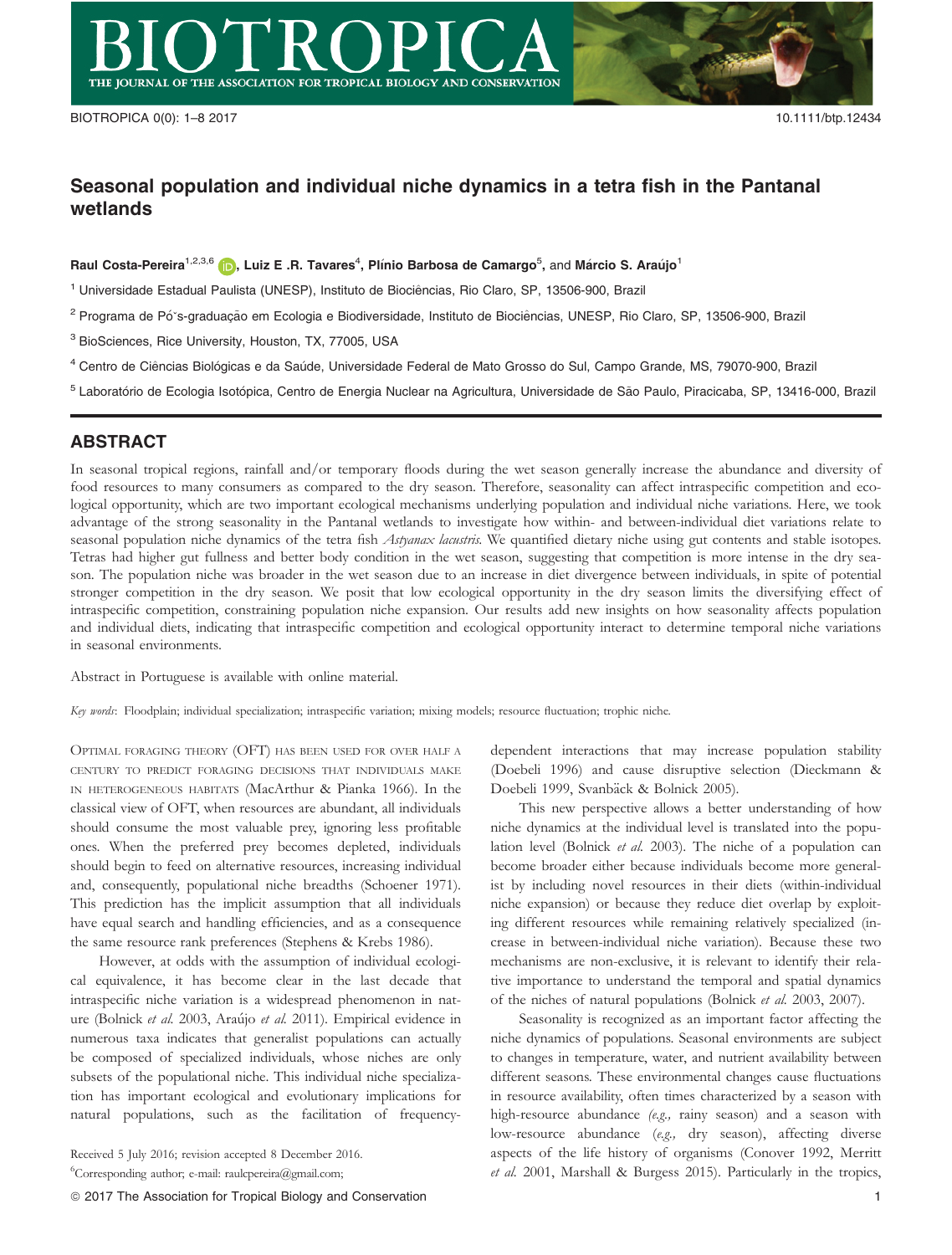seasonality in rainfall generates a wet (rainy or monsoon) and a dry season. The former concentrates most of the rainfall and is characterized by higher productivity and resource abundance and diversity, while in the latter food can be scarce for some organisms, which is expected to affect the niche width of consumers (Karr 1976, Smith et al. 1978, Winemiller 1989).

Although it is intuitive that the niches of populations should respond to seasonal changes in resource abundance and diversity, there is still no clear understanding of how the seasonal dynamics of population and individual niches relate. Populations should generally expand their diets in the season in which resource abundance is low due to increased intraspecific competition for preferred resources (OFT), but they might as well become more generalized in the season in which resources are more abundant if for example they include energetically profitable resources that are only available at this moment (Schoener 1986). If individuals have the same rank preferences for resources (classic OFT), these changes in population niche breadth should not change the degree of interindividual diet variation. However, if individuals differ in rank preferences due to differences in morphology or experience that affect search and/or handling times, the degree of interindividual diet variation might either increase or decrease during changes in the population niche, depending on how rank preferences differ among individuals (Svanbäck & Bolnick 2005).

A particularly interesting system to explore these alternative scenarios is the Brazilian Pantanal, the world's largest continuous wetland, comprising more than  $140,000 \text{ km}^2$  of a mosaic of seasonally flooded grasslands and savannas. About 80 percent of its area is seasonally flooded as a result of the runoff of rainfall waters from surrounding highlands toward wetlands, where the gently sloped topography allows the flooding of extensive floodplain areas (Junk et al. 2011). The strong seasonality in this system promotes drastic changes in productivity and resource availability between the dry and wet seasons (Alho 2008). In general, there is higher resource availability (both in abundance and diversity) for fishes during the wet season, when food items (e.g., fruits, insects, mollusks) are more abundant and accessible than in the dry season (Pott & Pott 1994, Wantzen et al. 2002, Ragusa-Netto & Fecchio 2006).

Here, we took advantage of the annual flood pulse in the Pantanal wetlands to unravel the contribution of within- and between-individual diet variations as drivers of seasonal population niche dynamics of the tetra fish Astyanax lacustris (Lütken 1875). First, we describe the seasonality in diet of this tetra fish using stomach contents and stable isotopes. Then, we test the hypothesis that intraspecific competition is higher during the dry season due to the lower availability of resources (Resende 2000). Assuming this is true, there are three contrasting hypotheses regarding the responses of population and individual niches to seasonality. The first hypothesis, grounded in classic OFT, is that during the dry season, individuals begin to include the same alternative resources in their diet as competition decreases availability of the favorite ones, increasing within-individual diet variation and, accordingly, the population niche in relation to the wet season (Fig. 1B, scenario i). The second hypothesis is that during

the dry season, because of stronger intraspecific competition, there is a niche expansion via divergence in individuals' diets, increasing both population niche width and the degree of individual specialization (Fig. 1B, scenario ii). Third, in spite of the diversifying effect of intraspecific competition, the population niche becomes narrower in the dry season due to the reduction in the diversity of available resources (ecological opportunity) compared to the wet season (Fig. 1B, scenario iii).

### METHODS

STUDY SYSTEM.—The Pantanal wetlands are highly seasonal system, with two clearly contrasting seasons. During the dry season (from April to October in southern Pantanal), many fish species inhabit lagoons, feeding mainly on autochthonous resources (Resende 2000, Wantzen et al. 2002). In the wet season (from November to March), these fishes occupy floodplain habitats to feed on the abundant and diverse available food resources (Junk et al. 2011). For instance, many floodplain plant species fruit only during the wet season in the Pantanal (Pott & Pott 1994, Ragusa-Netto & Fecchio 2006), and fruits falling into the water are widely consumed by fishes (Costa-Pereira et al. 2011). In the wet season, a large amount and diversity of terrestrial soil invertebrates, which are hardly accessible to fish in the dry season, become available (Marques et al. 2006, Novakowski et al. 2008, Soares et al. 2013). Moreover, many invertebrates reproduce during the wet season, and aquatic larvae are abundant in floodplains and are commonly consumed by fish (Wantzen et al. 2002, 2011).

The tetra fish A. lacustris is a small trophic generalist species (up to 12 cm), commonly found in lagoons, river channels and seasonal flooded habitats in the Pantanal wetlands (Willink 2000). We studied a population of A. lacustris inhabiting the Medalha Lagoon (19°34'34" S, 57°00'46" W), a permanent floodplain lagoon with an area of 5.4 ha adjacent to the Miranda River. During the dry season, the Medalha lagoon is completely isolated from the Miranda River, and individuals of A. lacustris use the submerged roots of macrophytes (mainly Eichhornia azurea) to forage and as refuge from predators (Costa-Pereira et al. 2016). During the wet season, the increase in the water level of the Miranda River floods adjoining lowland areas, connecting the Medalha Lagoon to extensive floodplain habitats (Costa-Pereira et al. 2014). Many fish species, including A. lacustris, forage in the Miranda River floodplain during the wet season, feeding mainly on allochthonous resources, such as terrestrial invertebrates and fruits (Resende 2000, Costa-Pereira et al. 2011).

DATA COLLECTION.- We sampled adult A. lacustris individuals in the Medalha Lagoon using a cast net (mesh size: 30 mm; diameter: 2 m) in two field campaigns at the peaks of the wet (March 2011,  $N = 42$ ) and the dry (September 2011,  $N = 44$ ) seasons. We euthanized specimens in Eugenol and froze them until laboratory work.

In the laboratory, we measured standard length with a digital  $\text{caliper } (\pm 0.01 \text{ mm})$  and body mass (excluding gut and gonads mass) using a precision scale  $(\pm 0.01 \text{ g})$ . We dissected individuals for removal of guts, and analyzed gut contents under a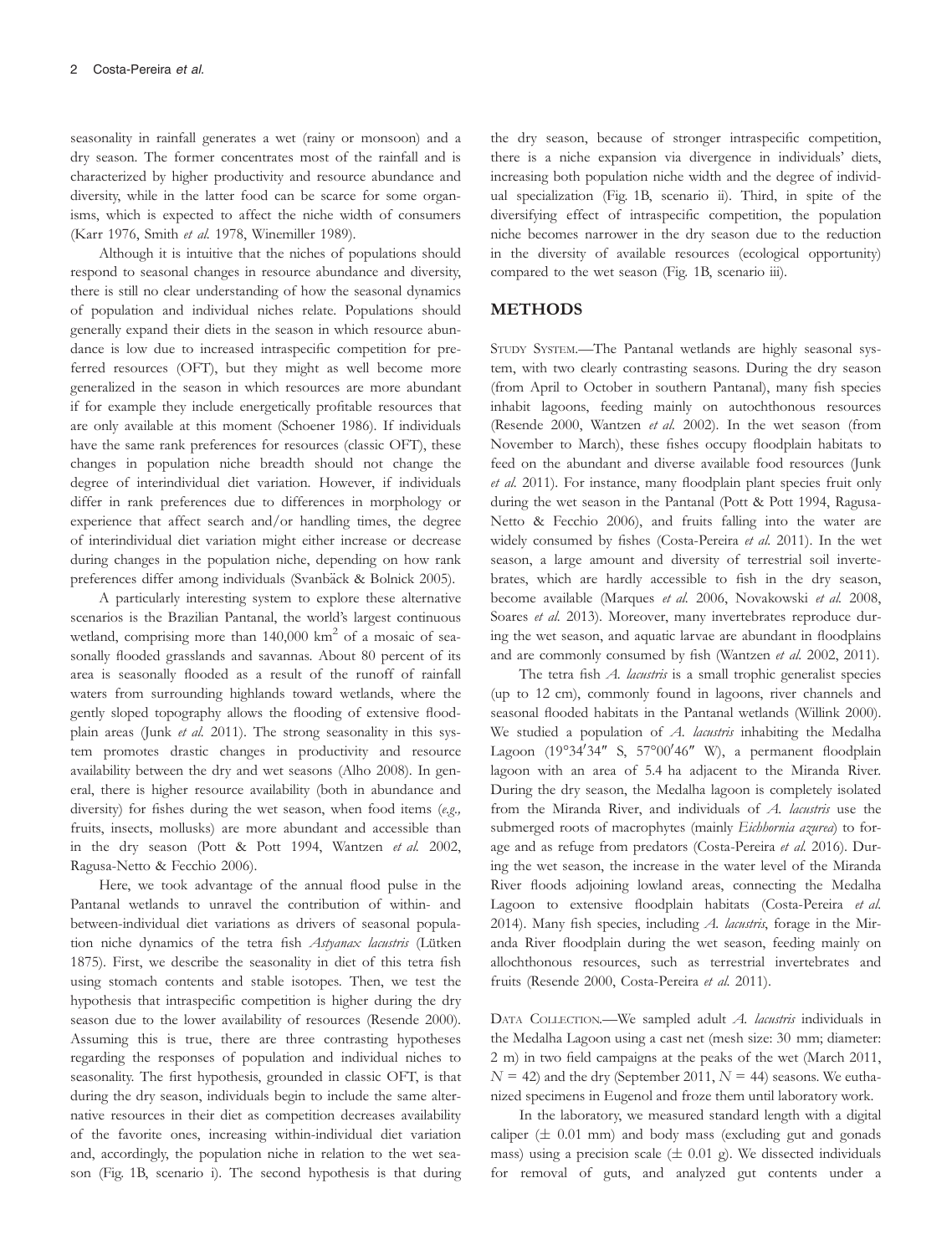

FIGURE 1. (A) Conceptual representation of Roughgarden's (1972) niche metrics (thick lines represents the population niche, thin ones the individuals). The total niche width (TNW) is the variance of total resource use of all individuals, the within-individual component (WIC) is the mean of individual niche widths, and the between-individuals component (BIC) is the variance in average resource use among individuals. In this view, as individuals' niche become more divergent (i.e., high) and narrower (i.e., low), the population niche expands and the degree of individual specialization increases (Bolnick et al. 2003). (B) Three theoretical scenarios of the response of individual and population niches to the transition between wet (high-resource availability) and dry season (low-resource) and the expected responses of Roughgarden's (1972) niche metrics and the degree of individual specialization to the transition between wet and dry seasons. In the wet season in the Pantanal wetlands, there is more abundance and diversity of resources to consumers than in the dry season.

stereomicroscope. We identified food items to the lowest feasible taxonomic level and weighed them  $(\pm 0.0001 \text{ g})$ . In addition, we used stable isotopes because they reflect long-term diet and have been used to measure interindividual diet variation (Layman et al. 2012). We quantified  $^{13}C/^{12}C$  and  $^{15}N/^{14}N$  isotope ratios from muscle tissue obtained from lateral muscle of each individual fish. We quantified stable isotopes of food items ingested by more than 10% of individuals, obtained from gut contents and field sites. Muscle and resource samples were rinsed in deionized water (Sweeting et al. 2004), oven-dried at 60°C (Magnusson et al. 1999), grounded to a fine powder, weighed (precision 0.00001 g) and encapsulated. Prey items were grouped by taxon (Order for invertebrates; Table S1) and dried and grounded together. Because the isotopic composition of resources can vary seasonally (Wantzen et al. 2002) samples from different seasons were processed separately. We analyzed the isotopes of 16 food resources in the wet season and 11 in the dry season. Stable isotope analysis was carried out at the Centro de Energia Nuclear na Agricultura (tetras from the wet season) and the UCDavis Stable Isotope Facility (tetras from the dry season and food resources). The isotope composition of samples is reported in conventional delta notation, showing differences between concentrations in the samples and those of Pee Dee Belemnite (carbon) and atmospheric air (nitrogen). The standard deviations of within-run organic references (bovine liver) were 0.11% for  $\delta^{13}$ C and 0.05% for  $\delta^{15}$ N. Unfortunately, we could not obtain enough mass to perform the isotope analysis of C4 grass seeds from gut contents and failed to collect

it in the field. We, thus, obtained isotope values of  $C_4$  grasses in Neotropical savannahs, including the Pantanal wetlands, from the literature (Magnusson et al. 1999, Medina et al. 1999, Wantzen et al. 2002, Bustamante et al. 2004). We obtained a mean isotopic value of  $\delta^{13}C = -12.86\%$  (SD = ±0.80) and  $\delta^{15}N = 2.2\%$  (± 0.28), and used these values in our analysis.

DATA ANALYSIS.—To compare the magnitude of intraspecific competition during wet vs. dry seasons, we used body condition (Jakob et al. 1996) and gut fullness as indirect measurements (Svanbäck & Bolnick 2007). We investigated differences in body condition between individuals collected in different seasons comparing the residuals of the regression of the natural logarithm of body mass (subtracting gut contents and gonads mass) on the natural logarithm of standard length. We compared the calculated residuals between seasons using an ANOVA. Similarly, to test differences in gut fullness between wet and dry seasons, we did the same procedure, but using the residuals of the regression between the natural logarithms of gut-content mass vs. body mass (Svanbäck & Bolnick 2007).

For dietary analyses, we grouped food items found in gut contents into six trophic categories: terrestrial invertebrates, aquatic invertebrates, fruits and seeds, macrophytes, filamentous algae, and detritus (Table S1). This classification considers the taxonomic identity of the resource and the microhabitat where it is available (e.g., bottom, water surface). We averaged the isotope values of all food items within each trophic category and used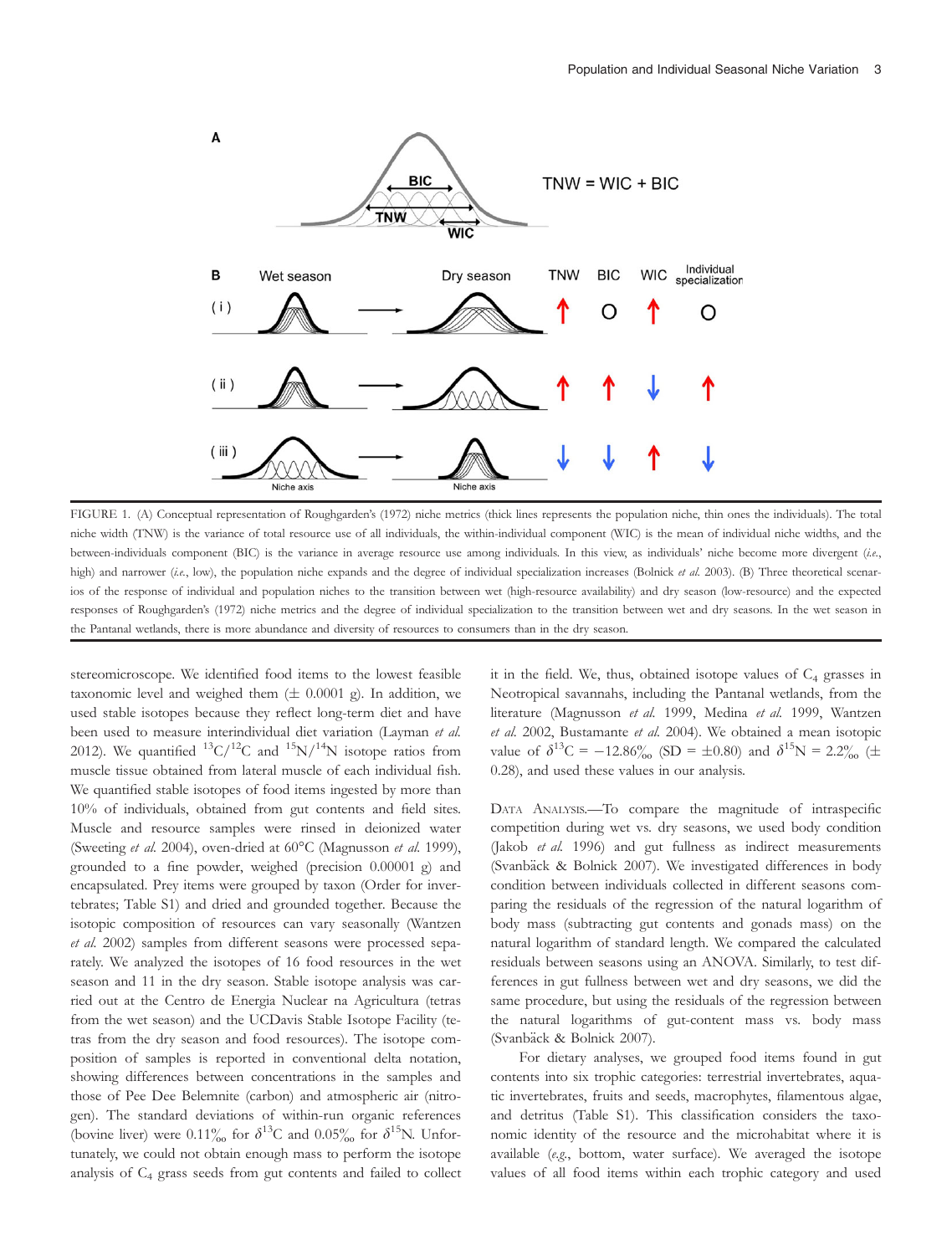these values (and the respective standard deviations) in the analysis. We treated grass seeds as a distinct trophic category in this analysis (in the other analyses, it is included among fruits and seeds) because C<sub>4</sub> plants have a very different carbon isotopic composition from  $C_3$  plants (Fry 2006).

We estimated the contribution of each of the resource categories to the population diet in each season using a Bayesian stable isotope mixing model in the package SIAR (Parnell et al. 2010). We used Dirichlet distributions (the generalized multivariate equivalent of the Beta distribution) as priors (Parnell et al. 2010), treating each food source independently, but necessarily the diet proportions sum to 1. Models were fitted using Markov chain Monte Carlo (MCMC) to estimate parameters based on both the data and the prior distribution, which allowed us to generate probabilistic density distributions of resource contributions to population diet. SIAR also incorporates a residual error term (i.e., consider unknown sources of error in the observed data) (Parnell et al. 2010).

We calculated Roughgarden's (1979) niche metrics using the relative mass of trophic categories found in gut contents. We measured the total niche width (TNW) of populations applying the Shannon index of diversity to the population's distribution of resource use (Roughgarden's 1979). We partitioned TNW into the within-individual component of niche width (WIC), which is the average individual niche width, and the between-individual component of niche width (BIC), which is the variation between individuals' niche positions, such that  $TNW = WIC + BIC$  (Roughgarden 1972).

Complementarily, we calculated the proportional similarity index of each individual (PS<sub>i</sub>), which quantifies the overlap between individual i's niche and the population niche. We averaged the PS<sub>i</sub> values in each season to obtain the individual specialization index (IS), which is the average overlap between individuals' niches and the population niche (Bolnick et al. 2002). When all individuals' niches overlap totally with the population niche (all PS<sub>i</sub> values equal 1), the IS index equals 1, assuming lower decimal values as

the degree of individual specialization increases. We opted to use a more intuitive measure of individual specialization,  $V = 1 - IS$ , so that V assumes higher values as individuals become more specialized (Bolnick et al. 2007). To test if the degree of individual specialization varies between the wet and dry seasons, we transformed the PS<sub>i</sub> values by the arcsine of the square root and compared them between seasons using a *t*-test.

We also obtained V values in the wet and the dry seasons based on the isotope variances using an adaptation of the method proposed by Araújo et al. (2007b). In other words, this method allows converting the observed population isotope variances into a simulated V index of individual specialization (originally designed by Araújo et al. 2007b, to WIC/TNW index), which can be compared to a gut-content based V value. Comparing these two V values, it is possible to infer if gut-content data is a reliable measure of diet variation in the studied population. Based on the observed population size, diet, and prey masses and isotope values, this method simulates populations with different degrees of individual specialization and variance in individuals' isotope values (Var $\delta_i$ ), allowing us to estimate a V-value based on the empirical Var $\delta$ <sub>i</sub>. We compared gut-content diet variation (V) with isotopederived diet variation  $(V_{\delta})$  (Araújo et al. 2007b). We performed statistical analysis in R version 3.1.1 (R Core Team 2014) using the package RInSp (Zaccarelli et al. 2013), and we ran simulations to quantitate the V index based on isotope data using the program VarIso1.0 (Araújo et al. 2007b).

## **RESULTS**

Tetra fish consumed a higher diversity of resources in the wet season (26 food items) than in the dry season (14 items); 14 food items were exclusively consumed in the wet season (Table S1). Gut contents analyses indicated that fruits and seeds were the most consumed resources in the wet season, and filamentous algae in the dry season (Fig. 2). The isotopic probability



FIGURE 2. Proportions of the mass of resources in the diet of the tetra fish Astyanax lacustris in the wet (grey bars) and dry (white) seasons in the Pantanal wetlands.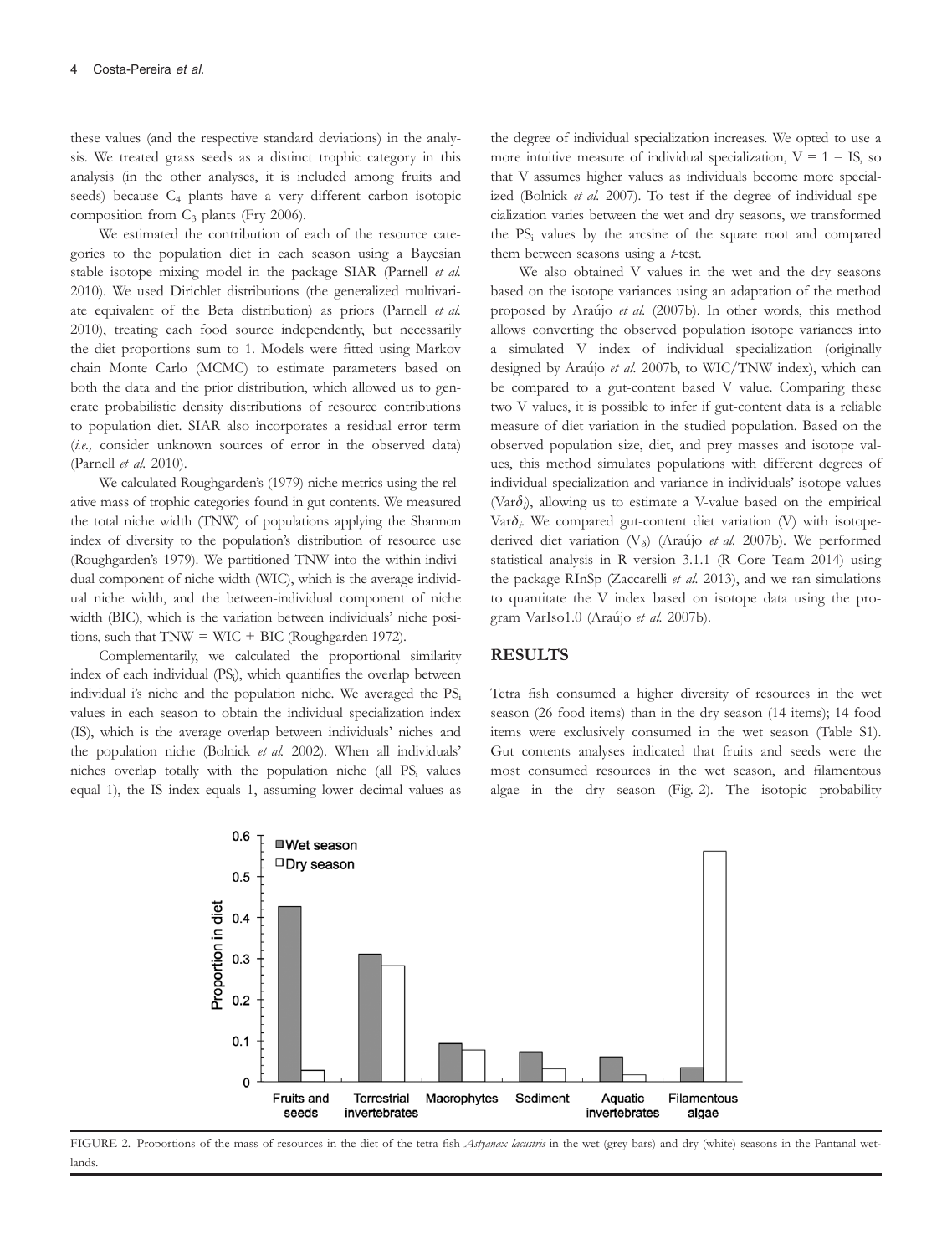distributions of resource contributions to population diet partly agreed with gut-content data. Tetra fish assimilated carbon and nitrogen mainly from macrophytes and filamentous algae during the dry season, and mostly from invertebrates (terrestrial and aquatic) in the wet season (Fig. 3; Table S2).

Tetra fish presented significantly better body condition  $(F<sub>1.84</sub> = 153.25,$   $P < 0.001$  and higher gut fullness  $(F<sub>1,84</sub> = 135.84, P < 0.001)$  during the wet season (Fig. 4), suggesting that they experienced higher competition during the dry season. Population niche was wider in the wet than in the dry season

(Table 1). During the transition between the wet and dry seasons, individuals became slightly more generalized (increase in WIC) and converged in resource use (decrease in BIC). Because the decrease in BIC was higher in magnitude than the increase in WIC, the population niche narrowed (decrease in TNW; Table 1), indicating that population niche contraction in the dry season was driven by decreased between-individual diet variation, corroborating the scenario (iii) of the Fig. 1B. Indeed, the degree of individual specialization (calculated from gut-content data) was higher in the wet than in the dry season ( $t = 2.35$ , df = 84,  $P = 0.01$ , Table 1). V values



FIGURE 3. Distribution of the solutions of a SIAR mixing model for contribution of resources to the diet of the tetra fish Astyanax lacustris during the wet (A) and dry (B) seasons in the Pantanal wetlands. See Table S2 for Bayesian confidence intervals (95%) and mode of each distribution.

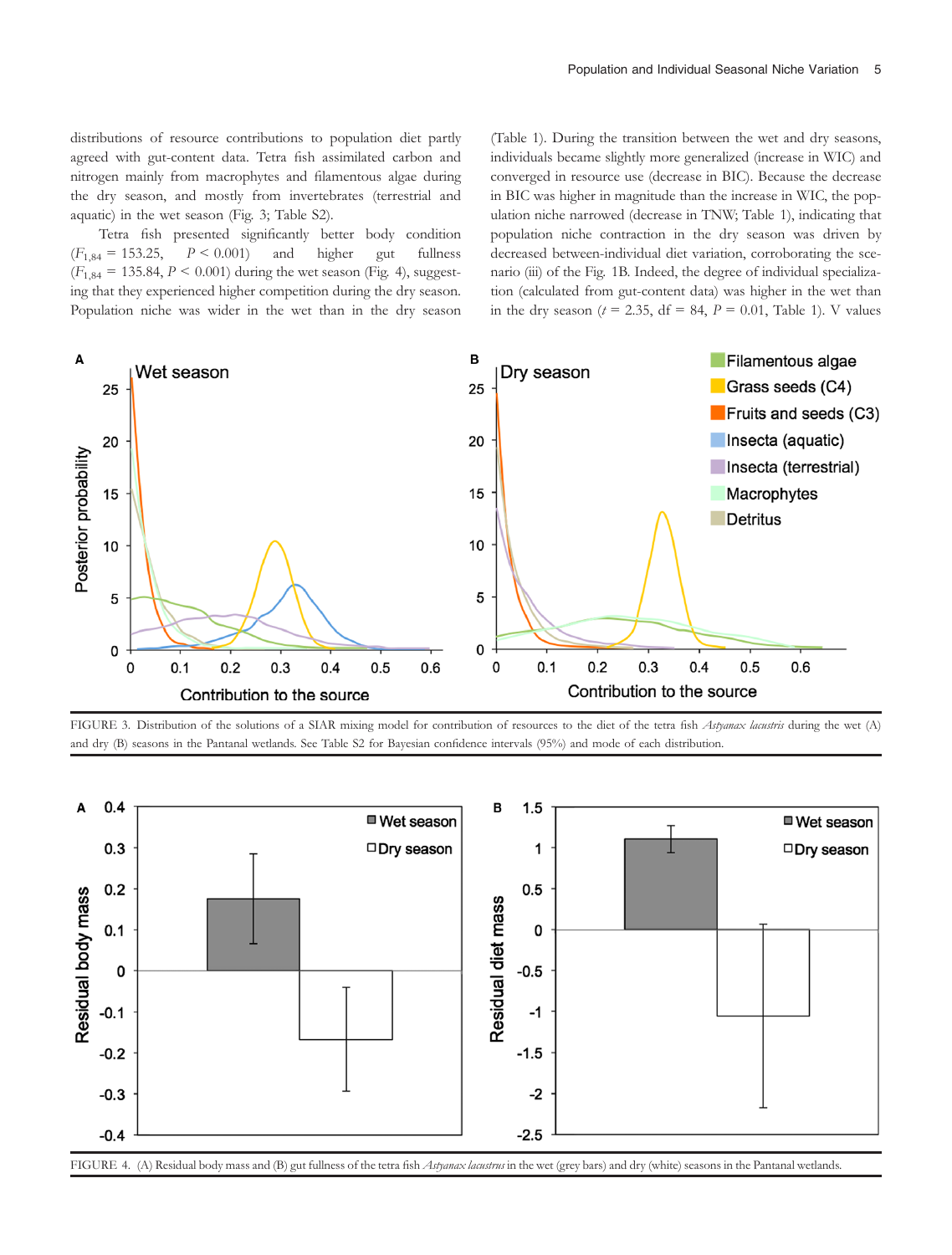calculated using stable isotopes were similar to those calculated using gut-content data both in the wet and dry seasons (Fig. 5).

#### DISCUSSION

Our main results can be summarized as follows: A. lacustris had a clear seasonal change in diet, presenting lower body condition and gut fullness in the dry season, suggesting the possibility that intraspecific competition is stronger in this season as compared to the wet season, when there is a higher abundance and diversity of available resources. Population dietary niche was narrower in the dry season, when ecological opportunity is reduced. Betweenindividual diet divergences accounted for most of the variation associated with the population niche contraction in the dry season. Overall, during the wet season the population as a whole was more generalist, but individuals were slightly more specialized and overlapped less in their diets than in the dry season. Taken

|  | TABLE 1. Degree of individual specialization based on gut contents $(V)$ and empirical |  |  |  |  |
|--|----------------------------------------------------------------------------------------|--|--|--|--|
|  | isotope variance $(V5)$ and Roughgarden's (1979) TNW (total niche width),              |  |  |  |  |
|  | WIC (within-individual component), and BIC (between-individual                         |  |  |  |  |
|  | component) of Astyanax lacustris in wet and dry seasons in the Pantanal.               |  |  |  |  |

|              | Wet season | Dry season |  |  |  |
|--------------|------------|------------|--|--|--|
| <b>TNW</b>   | 1.45       | 1.12       |  |  |  |
| <b>WIC</b>   | 0.42       | 0.46       |  |  |  |
| <b>BIC</b>   | 1.03       | 0.66       |  |  |  |
| V            | 0.56       | 0.45       |  |  |  |
| $V_{\delta}$ | 0.64       | 0.46       |  |  |  |
|              |            |            |  |  |  |

together, these results indicate that ecological opportunity is an important driver of population and individual niche dynamics, in line with previous empirical studies in seasonal environments (Araujo et al. 2007b, Martins et al. 2008, Camargo et al. 2014). Furthermore, our results suggest that the low scope for diet variation during the dry season may constrain the diversifying effect of intraspecific competition.

Our interpretation of the results relies on the assumption that ecological opportunity is higher in the wet season and intraspecific competition is stronger in the dry season. The former assumption is in line with the well-documented input of allochtonous resources in aquatic habitats during the wet season in the Pantanal (Resende 2000, Wantzen et al. 2002, Ragusa-Netto & Fecchio 2006), which were widely consumed by  $A$ . lacustris in this season. The latter assumption is strongly supported by our results on gut fullness and body condition, which were lower in the dry season, when tetras were constrained to forage in the Medalha lagoon, consuming mostly filamentous algae and macrophyte roots. We also acknowledge that we studied only one of the many floodplain lagoons in the Pantanal wetlands and the study only included a single year of data. Future studies should replicate the dry-wet season comparison both spatially and temporally (e.g., inter-annually) to establish the generality of the observed patterns.

Our results indicate that ecological opportunity favors population niche expansion in the wet season as a result of an increase of interindividual dietary variations, because the additional abundance and diversity of resources available in this season (e.g., seeds, fruits, terrestrial invertebrates) expand individuals' foraging possibilities and allow their niches to diverge. This was confirmed by the higher degree of individual



FIGURE 5. Estimation of V values from  $\delta^{13}$ C isotope variances of the tetra fish Astyanax lacustris in the (A) wet and (B) dry seasons in the Pantanal wetlands. Black curves indicate quadratic fitted regressions. The blue 'x' indicates the empirical isotopic variance and the vertical-dashed line represents the expected V value. The red arrow indicates the V value based on gut contents.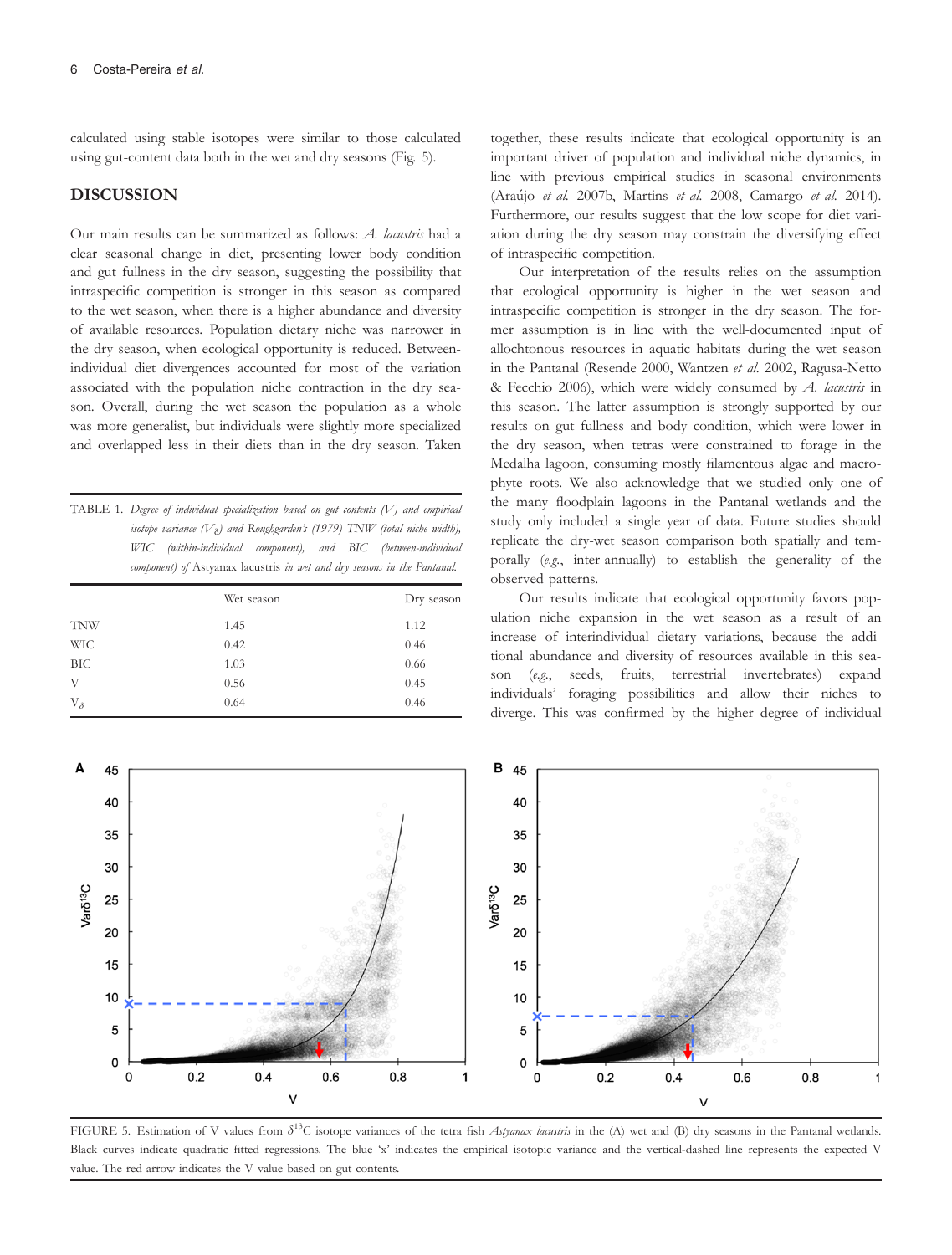specialization observed in the population of A. lacustris in the wet season. Although the positive effect of ecological opportunity on niche expansion and interindividual variation has been demonstrated by several studies (Layman et al. 2007, Murray & Wolf 2013, Robertson et al. 2015), most of them focus on spatial gradients of ecological opportunity. Our results highlight the fact that the degree of individual specialization can also vary over time, which still is an overlooked dimension of intraspecific diet variation. Resource pulses are common across ecosystems worldwide (Yang et al. 2008), so that temporal changes in individual and population niches may be more common than currently appreciated.

Intraspecific competition has received wide support as a major driver of interindividual niche differences (Araujo et al. 2011). However, the theory on the effects of intraspecific competition on individual and population niche variations implicitly assumes constant diversity of available resources (Svanbäck & Bolnick 2005). Our results suggest that the effect of intraspecific competition in determining population and individual niche dynamics depends on its interaction with ecological opportunity. During the dry season, although tetra fish likely experimented stronger intraspecific competition, there were fewer resources available (i.e., lower ecological opportunity), which constrained the diversifying effect of competition. In line with this idea, the habitat type used by sea otters (Enhydra lutris), which is related to a spatial gradient in functional diversity of prey, affects the strength with which intraspecific competition influences individual specialization (Newsome et al. 2015). Other ecological mechanisms associated with the occurrence of diet variation (e.g., predation, interspecific competition) may also interact with ecological opportunity over space and time (Layman et al. 2015). The consequences of these potential interactions on population and individual niches remain to be determined.

In conclusion, our study adds to the small but growing list of examples showing that (1) environmental seasonality in resource diversity can affect population niche by changing the degree in which individuals' diet diverge; and (2) ecological opportunity favors increased diet divergence between individuals. In addition, our study suggests that low ecological opportunity can constrain the expected positive effect of intraspecific competition in promoting diet variation. Our results therefore emphasize the importance of a more integrative understanding of how ecological interactions, which might change seasonally, interact to determine the population and individual niche breadths in natural populations, particularly in seasonal ecosystems.

## ACKNOWLEDGMENTS

We are grateful to Fernando Paiva for the help in fieldwork and to Rodrigo Aranda, Gisele Catian, and Liliana Piati for the assistance in lab procedures. We are also grateful to Larissa SM Sugai and Victor Saito for providing insightful discussions during the elaboration of this manuscript. RC-P and MSA are grateful to Fundação de Amparo à Pesquisa do Estado de São Paulo for grants #2014/20924-5 and #2010/15567-8, respectively. LERT

is grateful to Conselho Nacional de Desenvolvimento Científico e Tecnológico for grant #311567/2013-4.

## DATA AVAILABILITY

Data deposited in the Dryad Repository: [https://doi.org/10.](https://doi.org/10.5061/dryad.kn0v7) [5061/dryad.kn0v7](https://doi.org/10.5061/dryad.kn0v7) (Costa-Pereira et al. 2017).

#### SUPPORTING INFORMATION

Additional Supporting Information may be found online in the supporting information tab for this article:

TABLE S1. Food items and respective trophic categories consumed by the tetra fish Astyanax lacustris in the Pantanal wetlands during the wet and dry seasons.

TABLE S2. Confidence intervals and modes of source contribution distributions to the isotopic composition of the tetra fish Astyanax lacustris in the wet and dry seasons in the Pantanal wetlands.

## LITERATURE CITED

- ALHO, C. J. R. 2008. Biodiversity of the Pantanal: response to seasonal flooding regime and to environmental degradation. Braz. J. Biol. 68: 957–966.
- ARAÚJO, M. S., D. I. BOLNICK, AND C. A. LAYMAN. 2011. The ecological causes of individual specialisation. Ecol. Lett. 14: 948–958.
- ARAÚJO, M. S., D. I. BOLNICK, G. MACHADO, A. A. GIARETTA, AND S. F. dos REIS. 2007b. Using  $\delta$ 13C stable isotopes to quantify individual-level diet variation. Oecologia 152: 643–654.
- ARAÚJO, M. S., S. F. dos REIS, A. A. GIARETTA, G. MACHADO, AND D. I. BOL-NICK. 2007a. Intrapopulation diet variation in four frogs (Leptodactylidae) of the Brazilian Savannah. Copeia 2007: 855–865.
- BOLNICK, D. I., R. SVANBÄCK, M. S. ARAÚJO, AND L. PERSSON. 2007. Comparative support for the niche variation hypothesis that more generalized populations also are more heterogeneous. Proc. Natl Acad. Sci. 104: 10075–10079.
- BOLNICK, D. I., R. SVANBÄCK, J. A. FORDYCE, L. H. YANG, J. M. DAVIS, C. D. HULSEY, AND M. L. FORISTER. 2003. The ecology of individuals: incidence and implications of individual specialization. Am. Nat. 161: 1–28.
- BOLNICK, D. I., L. H. YANG, J. A. FORDYCE, J. M. DAVIS, AND R. SVANBÄCK. 2002. Measuring individual-level resource specialization. Ecology 83: 2936–2941.
- BUSTAMANTE, M., L. MARTINELLI, D. SILVA, P. CAMARGO, C. KLINK, T. DOMINGUES, AND R. SANTOS. 2004. 15N natural abundance in woody plants and soils of central Brazilian savannas (Cerrado). Ecol. Appl. 14: 200–213.
- CAMARGO, N. F., J. F. RIBEIRO, A. J. CAMARGO, AND E. M. VIEIRA. 2014. Intraand inter-individual variation show distinct trends as drivers of seasonal changes in the resource use of a neotropical marsupial. Biol. J. Linn. Soc. 111: 737–747.
- CONOVER, D. 1992. Seasonality and the scheduling of life history at different latitudes. J. Fish Biol. 41: 161–178.
- COSTA-PEREIRA, R., M. S. ARAÚJO, F. PAIVA, AND L. E. R. TAVARES. 2016. Functional morphology of a tetra fish differs between divergent habitats in the Pantanal wetlands. J. Fish Biol. 89: 1450–1458.
- COSTA-PEREIRA, R., F. PAIVA, AND L. TAVARES. 2014. Variation in the parasite community of the sardine fish Triportheus nematurus (Actinopterygii: Characidae) from the Medalha lagoon in the Pantanal wetland, Brazil. J. Helminthol. 88: 272–277.